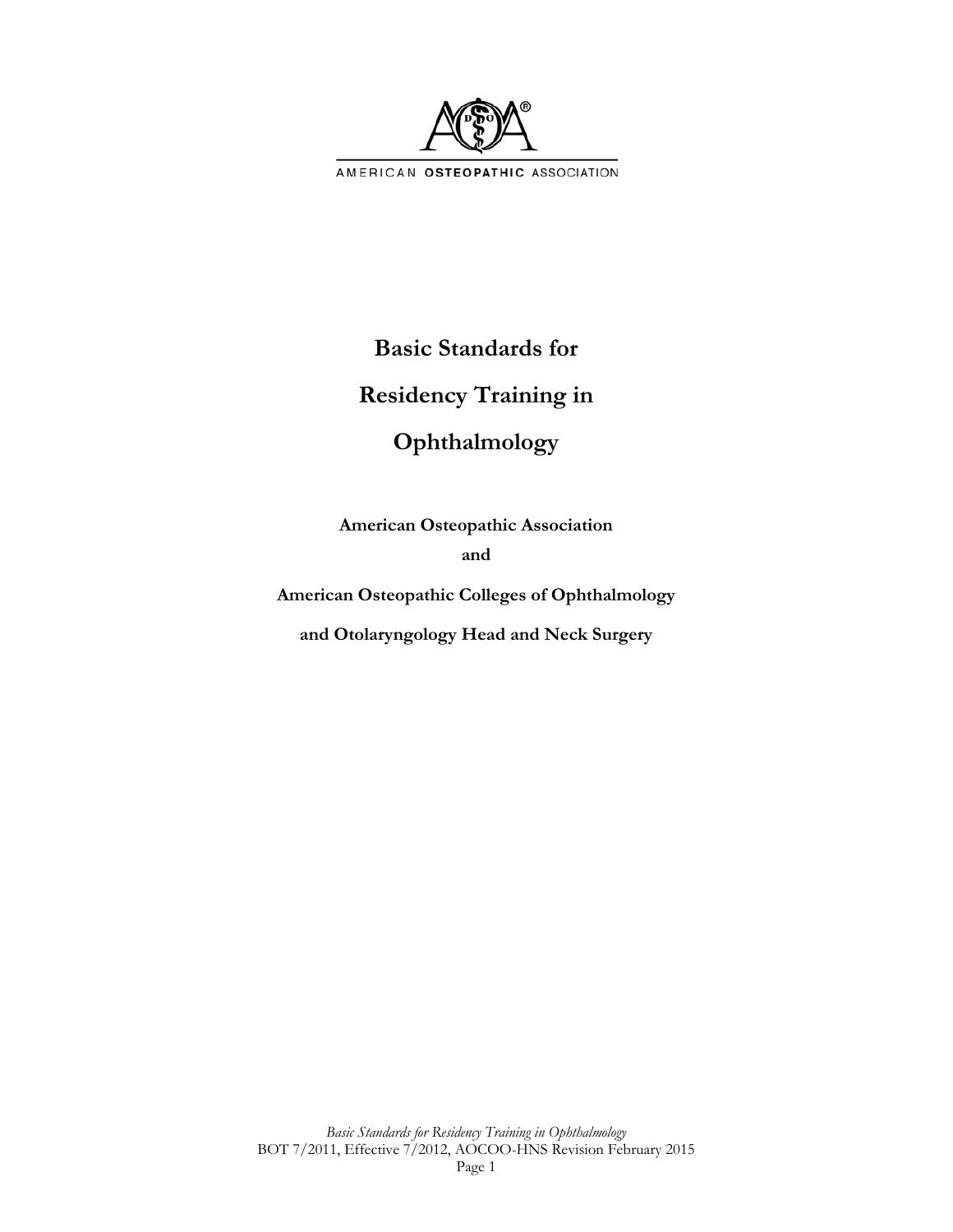### **Basic Standards for Residency Training**

# In Ophthalmology

# TABLE OF CONTENTS

| L. |  |  |  |  |
|----|--|--|--|--|
| H  |  |  |  |  |
|    |  |  |  |  |
| IV |  |  |  |  |
| V  |  |  |  |  |
|    |  |  |  |  |
|    |  |  |  |  |
|    |  |  |  |  |
|    |  |  |  |  |
|    |  |  |  |  |
|    |  |  |  |  |
|    |  |  |  |  |
|    |  |  |  |  |
|    |  |  |  |  |
|    |  |  |  |  |
|    |  |  |  |  |
|    |  |  |  |  |
|    |  |  |  |  |
|    |  |  |  |  |
|    |  |  |  |  |
|    |  |  |  |  |
|    |  |  |  |  |
|    |  |  |  |  |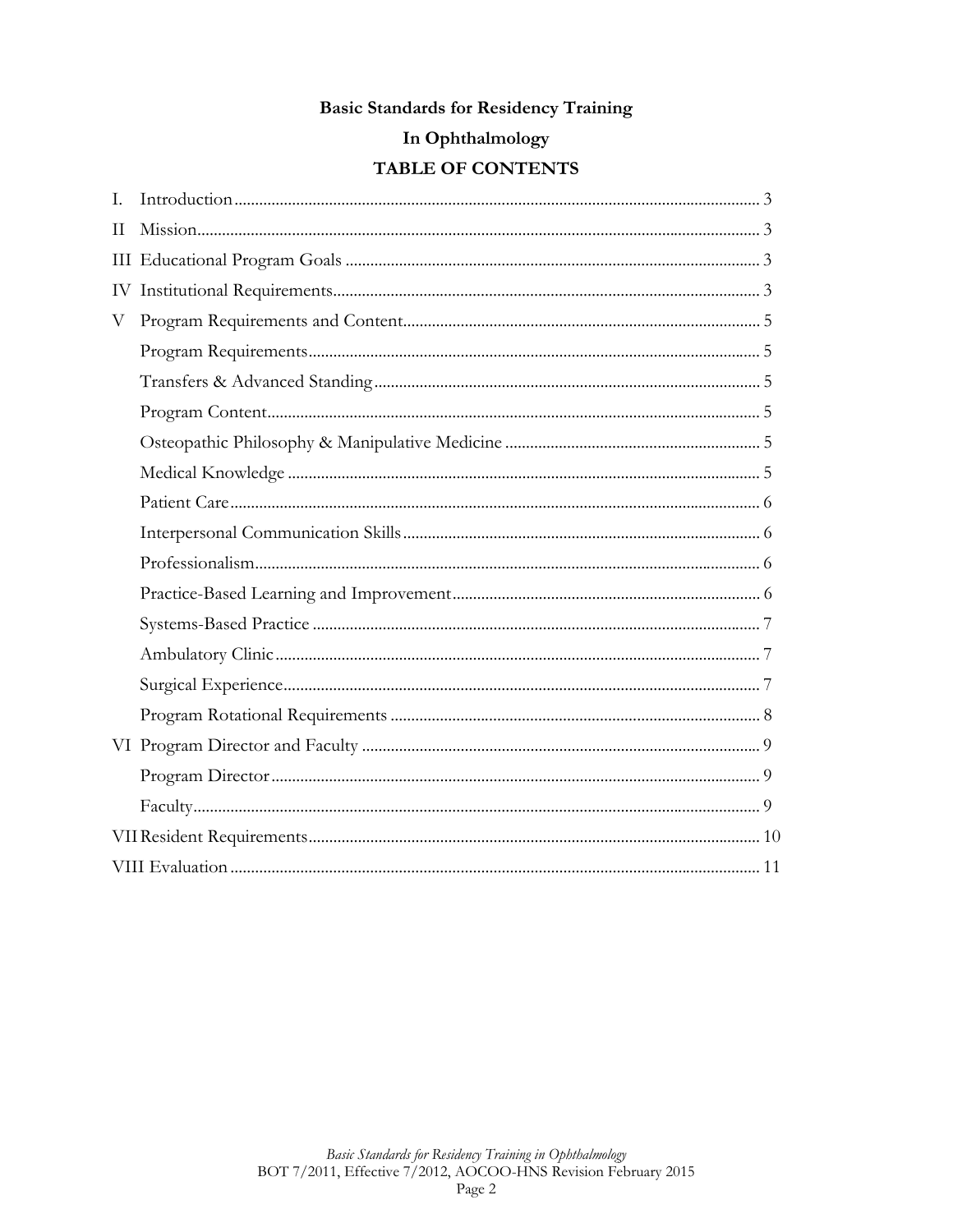# **I - INTRODUCTION**

These are the Basic Standards for Residency Training in Ophthalmology as established by the American Osteopathic Colleges of Ophthalmology and Otolaryngology Head and Neck Surgery (AOCOO-HNS) and approved by the American Osteopathic Association (AOA). These standards are designed to provide the osteopathic resident with advanced and concentrated training in ophthalmology and to prepare the resident for examination for certification in Ophthalmology by American Osteopathic Boards of Ophthalmology and Otolaryngology-Head and Neck Surgery (AOBOO-HNS).

# **II- MISSION**

The mission of the osteopathic ophthalmology training program is to provide residents with comprehensive structured cognitive and clinical education that will enable them to become competent, proficient and professional osteopathic ophthalmologists.

# **III – EDUCATIONAL PROGRAM GOALS**

The goals of the osteopathic Ophthalmology program are to train residents to become proficient in the following core competencies:

- A. Osteopathic Philosophy and Osteopathic Manipulative Medicine: Integration and application of osteopathic principles into the diagnosis and management of patient clinical presentations.
- B. Medical Knowledge: A thorough knowledge of the complex differential diagnoses and treatment options for the patient with ophthalmic disease and the ability to integrate the applicable sciences with clinical experiences.
- C. Patient Care: The ability to rapidly evaluate, initiate and provide treatment for patients with acute and chronic ophthalmic conditions in both the inpatient and outpatient settings as well as promote health maintenance and disease prevention.
- D. Interpersonal and Communication Skills: Use of clear, sensitive and respectful communication with patients, patients' families and members of the health care team.
- E. Professionalism: Adherence to principles of ethical conduct and integrity in dealing with patients, patients' families and members of the health care team.
- F. Practice-Based Learning and Improvement: Commitment to lifelong learning and scholarly pursuit in Ophthalmology for the betterment of patient care.
- G. Systems-Based Practice: Skills to lead health-care teams in the delivery of quality patient care using all available resources.

## **IV – INSTITUTIONAL REQUIREMENTS**

- 4.1 There must be a minimum volume of seventy-five (75) major ophthalmic surgical cases per year for each resident in training.
- 4.2 The institution's department/section of Ophthalmology shall have at least one (1) physician certified in Ophthalmology by the AOA and a second physician certified in Ophthalmology by the AOA or the American Board of Ophthalmology.
- 4.3 The program must maintain a list of learning objectives to indicate learning expectations at yearly training levels and provide it to the residents annually.
- 4.4 The program must maintain a written curriculum and provide it to the residents annually. Sample curriculum is available at www.aocoohns.org.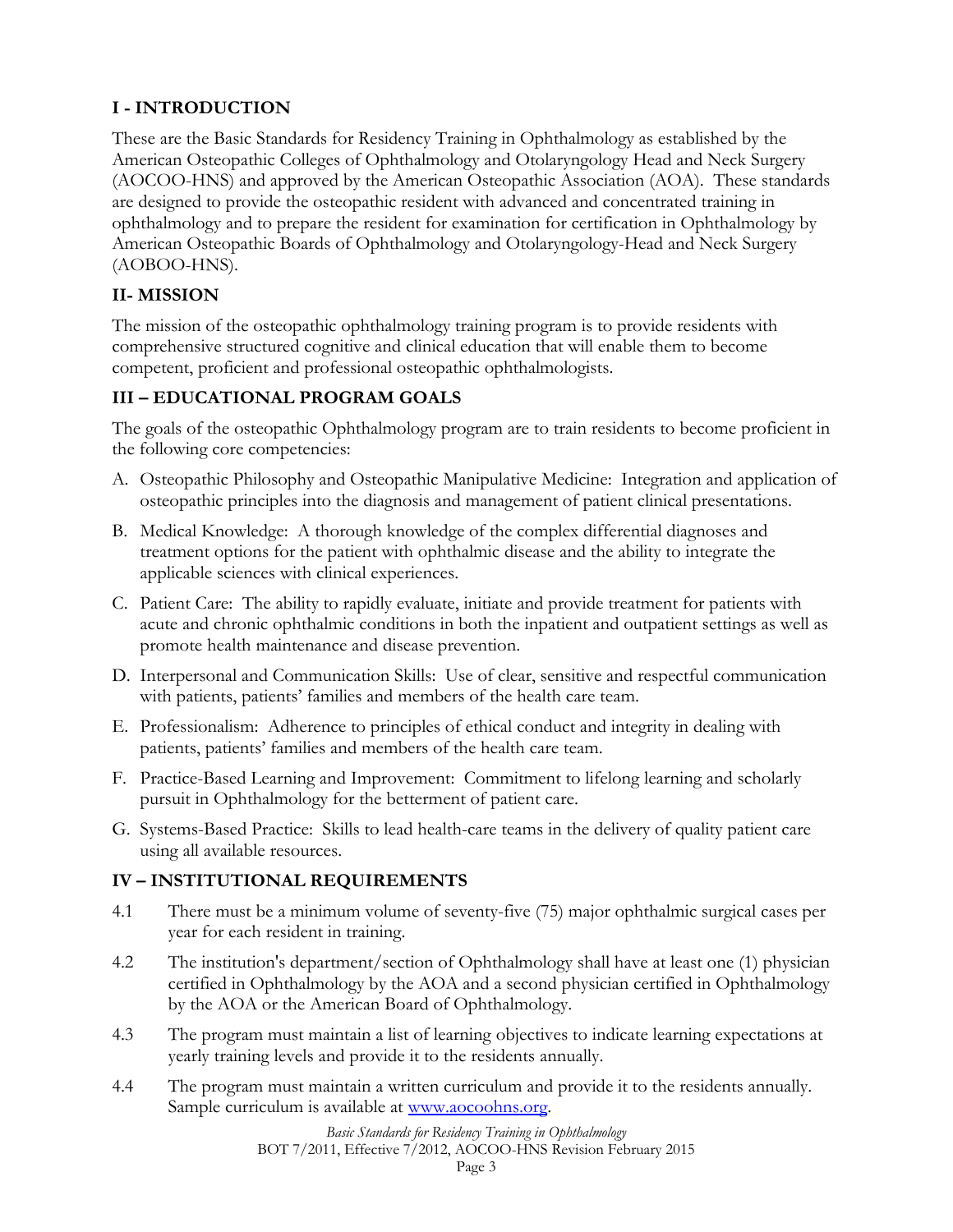- 4.5 The institution must provide a supervised ambulatory site for continuity of care training. Institutional clinics or Ophthalmologists' offices may be used.
- 4.6 The institution/program must maintain a file for each resident containing, at minimum:
	- 1. Ambulatory logs;
	- 2. Procedure logs;
	- 3. Monthly rotation evaluation forms;
	- 4. Quarterly program director evaluations;
	- 5. Semiannual ambulatory evaluations;
	- 6. Semi-annual reviews
	- 7. Ophthalmic Knowledge Assessment Program (OKAP) exam scores
- 4.7 The institution must provide the time and resources for each resident to attend the Annual Clinical Assembly or another educational program sponsored by the AOCOO-HNS at least once during their residency.
- 4.8 The institution must arrange for each resident to take the annual Ophthalmic Knowledge Assessment Program (OKAP) exam.
- 4.9 The program must be represented each year at the annual AOCOO-HNS Program Directors Work Shop and annual College sponsored Faculty Development Course.

### **V - PROGRAM REQUIREMENTS AND CONTENT**

#### **A. Program Requirements**

5.1 The residency training program in Ophthalmology must be thirty-six (36) months in duration.

### **B. Transfers and Advanced Standing**

- 5.1 The program must receive documentation from previous program director confirming that the resident has achieved a specific level of training, and receive an endorsement from the new program director recommending advanced standing for a specific block of time.
- 5.2 The program is required to provide verification of residency education for residents who may leave the program prior to completion of their education.
- 5.3 Requests for advanced standing and time allotted for such requests shall be considered on a case-by-case basis. The AOCOO-HNS Council of Medical Education shall review all applications and make recommendations. Advanced standing credit is applicable only for training received at the institution immediately prior to the program to which the resident is requesting transfer.

### **C. Program Content**

- 5.1 Osteopathic Philosophy & Manipulative Medicine
	- a. Training in osteopathic principles and practice must be provided in both structured educational activities and clinical formats.
	- b. Residents must complete an OPP/OMM curriculum.
- 5.2 Medical Knowledge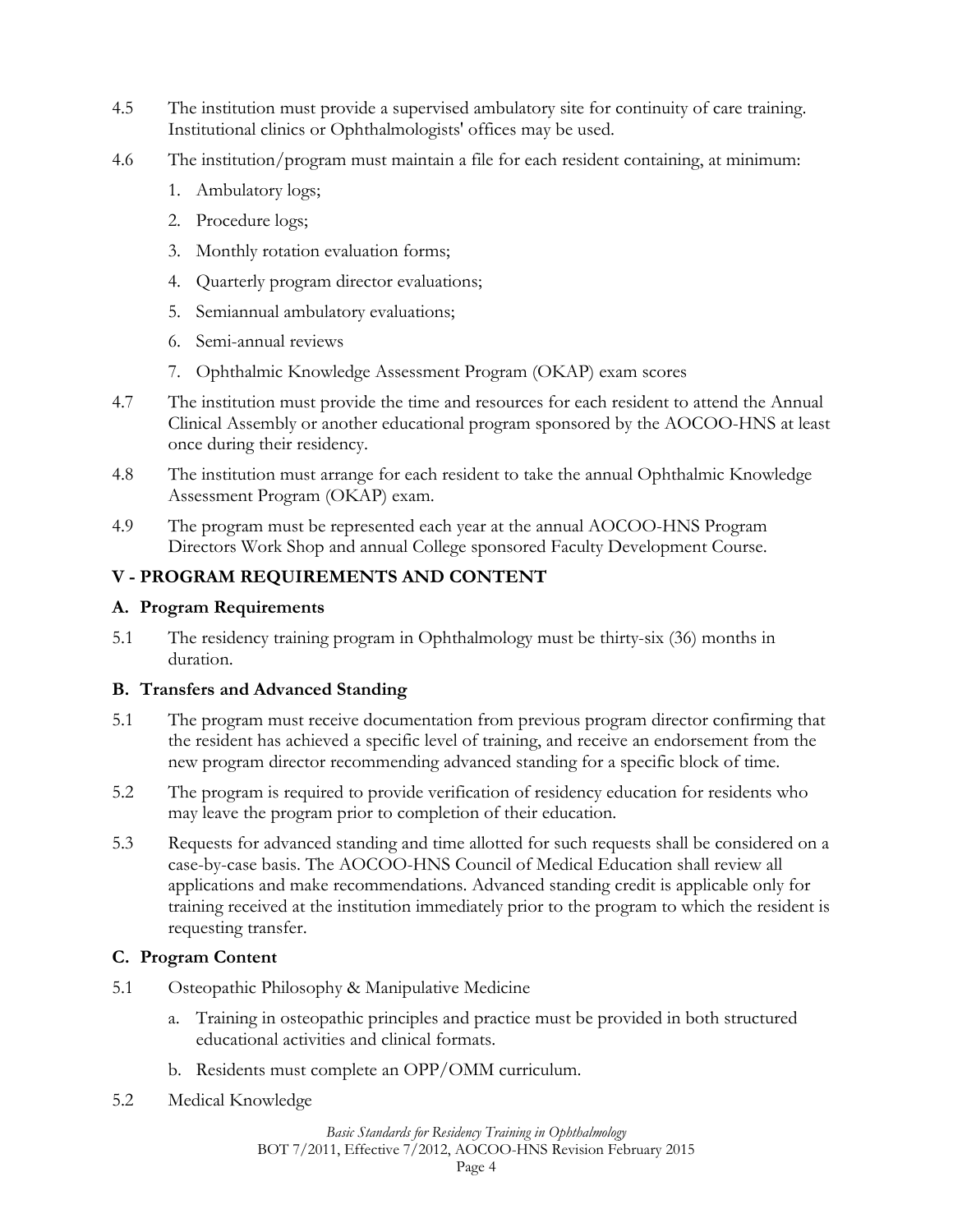- a. The formal structure of educational activities must include monthly journal clubs.
- b. The formal structure of educational activities must include structured faculty didactic participation.
- c. Attendance at required educational activities must be documented.
- d. Residents must participate in structured Ophthalmology educational activities throughout their training program, including during the OGME-1 Year.
- e. Each resident must participate in Ophthalmology board review, either in the form of an ongoing program, or by the program sponsoring the resident's attendance at an Ophthalmology board review course.
- f. By the completion of the Ophthalmology residency program, each resident must have completed a formal basic science course (at minimum 100 hours) and demonstrate competency in the basic sciences, medical and surgical knowledge in the following areas:

Medical, surgical and laser training in Ophthalmology, including basic sciences, optics, refraction, contact lenses, and low vision, ocular inflammations, uveitis, and ocular tumors, retina and vitreous, Neuro ophthalmology, pediatric ophthalmology, external diseases and cornea, glaucoma, ocular and adnexa trauma, cataracts and anterior segment surgery, oculoplastics, refractive surgery, laser therapeutics, and general medicine as it applies to Ophthalmology.

- 5.3 Patient Care
	- a. The resident must have training and experience in comprehensive histories and physicals, including structural examinations, with emphasis on the eye and related systems.
	- b. The resident must have training and experience in the following surgical procedures: Cataract with IOL, Eyelid malposition; Strabismus Glaucoma procedures including laser, Retinal procedures, and Corneal procedures to include, at minimum: indications; contraindications; complications; limitations and evidence of competent performance.
	- c. The resident must have training and experience in the interpretation, indications, contraindications and complications of Fluorescein angiogram, A and B scan ultrasound, OCT and/or HRT, Visual fields, Biometric calculations, Pachymetry, Refraction, Retinoscopy, Tonometry, Direct and indirect ophthalmoscopy, Gonioscopy, Keratometry, Slitlamp biomicroscopy and Evaluation of ocular motility.
	- d. The resident must have training and experience in the interpretation of facial x-rays, CT scan, MRI, ultrasound and other imaging modalities.
	- e. The resident must have training and experience in airway management, resuscitation, local/regional anesthesia, sedation; universal precaution techniques, operative intervention, and preoperative and postoperative care.
	- f. The resident must have training and experience with state-of-the-art advances and emerging technology that may be needed in future practice settings.
- 5.4 Interpersonal and Communication Skills
	- a. The resident must have training in communication skills with patients, patient families and other members of the health care team, including patients with barriers to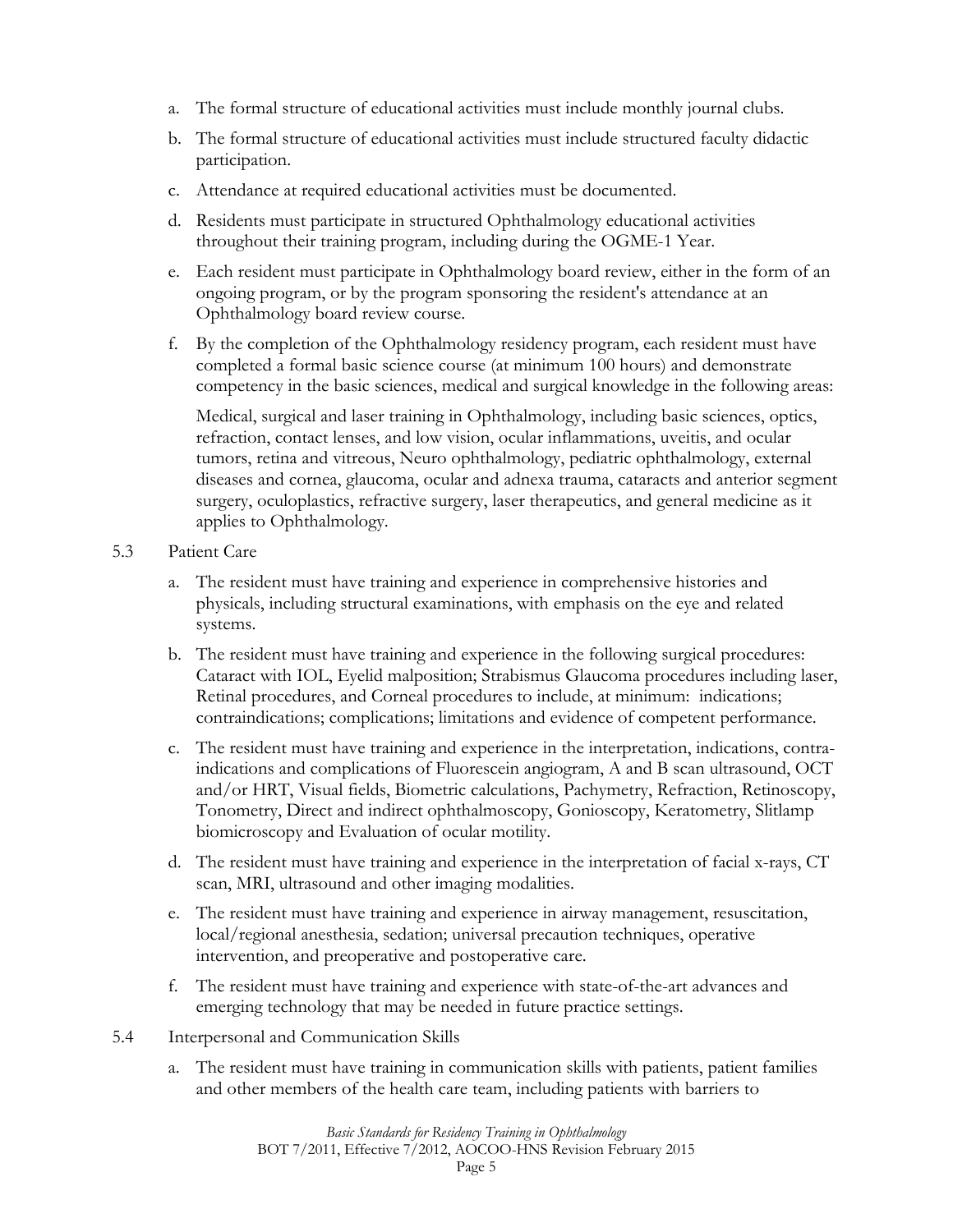communication, such as sensory impairments, dementia, language and cultural differences.

- 5.5 Professionalism
	- a. The resident must have training in health care disparities.
- 5.6 Practice-Based Learning and Improvement
	- a. The resident must have training in teaching skills.
	- b. The resident must have training in the use of electronic health records.
	- c. The resident must have learning activities and participation in quality improvement processes.
	- d. The resident must have learning activities in medical research throughout the program including, at minimum: research types and methodology; biostatistics; health services research and interpretation of medical literature.
	- e. The resident must complete scholarly projects as required by the AOCOO-HNS and approved by the program director.
- 5.7 Systems-Based Practice
	- a. The resident must have training in practice management.
	- b. The resident must have training in health policy and administration.

#### **D. Ambulatory Clinic**

- 5.1 The training site must provide for general Ophthalmology patient care where residents can function as the primary caregiver for patients on an ongoing basis (Continuity Clinic). The site may be in a clinic (free-standing or in-hospital) or in a private practice setting.
- 5.2 The resident's continuity clinic training must be under the supervision of an Ophthalmologist.
- 5.3 There must be participation between the supervisor and the resident including, at minimum, evidence that all cases are discussed and that all charts are reviewed and signed by the supervisor.
- 5.4 The ambulatory experience must take place a minimum of one-half day a week, 36 weeks per year.
- 5.5 The training site must provide specific educational training and experience in ambulatory care.
- 5.6 The resident must be exposed to the medical and surgical diagnoses found in a general Ophthalmology practice.
- 5.7 The resident must be taught to apply the concepts of disease prevention and health maintenance.
- 5.8 Specific ambulatory clinic logs must be maintained and contain, at minimum: patient identification; diagnosis and the activity and/or procedures performed on each visit.
- 5.9 The resident must be scheduled to see at minimum, four patients, on average, per half-day period.
- *Basic Standards for Residency Training in Ophthalmology*  5.10 The resident must develop a continuity panel of patients in the ambulatory clinic.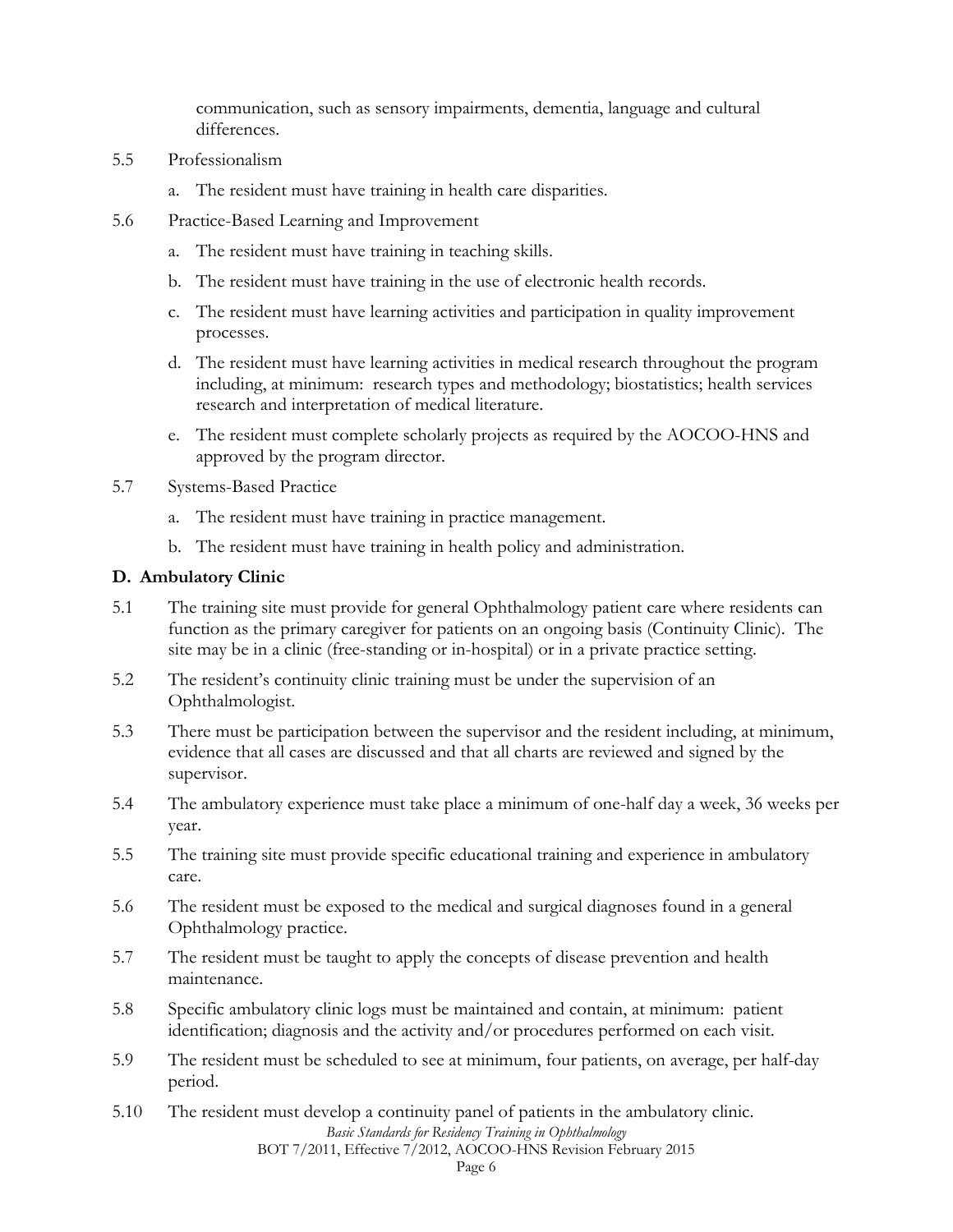5.11 An opportunity must exist for the resident to participate in the ongoing care of his/her clinic patients when they are hospitalized and/or undergo surgery at the base hospital facility and through all phases of their care.

#### **E. Surgical Experience**

5.1 Residents must have major technical and patient care responsibilities in surgery (including laser surgery). Each resident must perform as primary surgeon at least the following required number of operative procedures prior to graduation:

| $a_{\cdot}$ | Cataracts with IOL's                                 | 50 |
|-------------|------------------------------------------------------|----|
| b.          | <b>Eyelid Malposition</b>                            | 25 |
|             | (Entropion, Ectropion, Blepharoplasty, Ptosis, etc.) |    |
|             | c. Strabismus (Muscle cases)                         | 15 |
| $d_{\cdot}$ | Glaucoma Procedures                                  | 15 |
|             | (Including lasers)                                   |    |
| $e_{\cdot}$ | Retina Procedures                                    | 15 |
|             | (Including surgery and laser)                        |    |
|             | Cornea Procedures                                    | 3  |

(Pterygia, keratectomies, corneal transplants, etc)

- 5.2 The program director is responsible for verifying the surgical experiences of each resident, to include the number of cases in each category where the resident has served as the primary surgeon or the assistant surgeon (surgical logs).
- 5.3 Equivalent distribution of categories and procedures among the residents must be demonstrated. Significantly unequal experience in volume and/or complexity of cases managed by the residents will be considered serious noncompliance with these requirements.

### **F. Program Rotational Requirements**

- 5.1 The internship preliminary year (OGME-1P) training must contain the following required elements:
	- a. 3 months Internal Medicine;
	- b. 2 months Neurology/Neurological surgery;
	- c. 1 month surgical subspecialty (ophthalmology, neurological, maxillofacial, vascular, ENT/facial plastic, plastic, general);
	- d. 1 month medical subspecialty (pulmonary, neurology, dermatology, gastroenterology, rheumatology, family medicine, internal medicine);
	- e. 1 month Radiology/Neuroradiology;
	- f. 1 month Emergency Department/Trauma;
	- g. 1 month Intensive Care Unit;
	- h. 1 month Ophthalmology;
	- i. 1 month Elective (from surgical subspecialty or medical subspecialty lists above).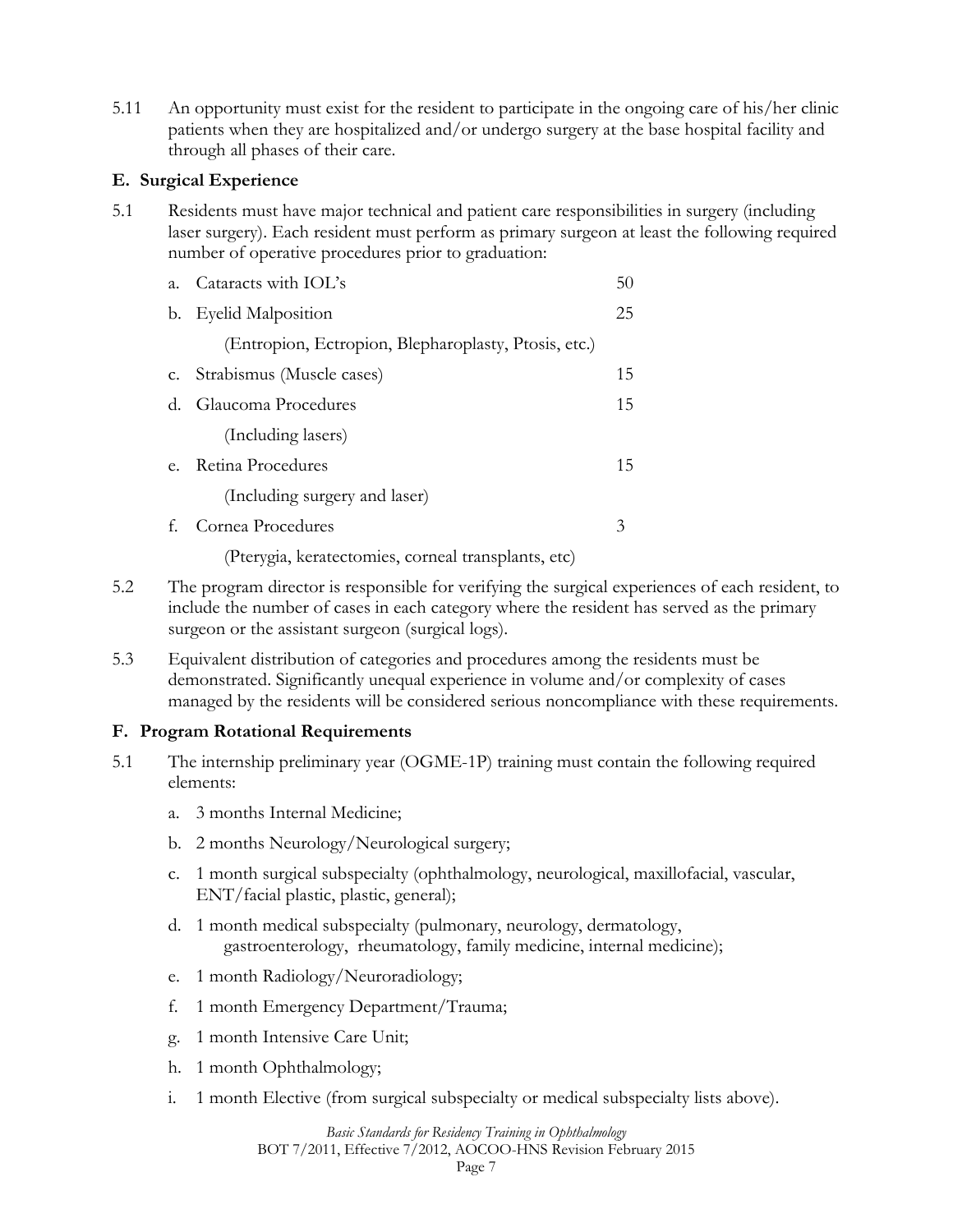- 5.2 During OGME-2 OGME-4 residency training years the resident must have training and experience in the following specialty areas:
	- a. Optics, refraction, contact lenses, and low vision;
	- b. Ocular inflammation uveitis, and ocular tumors;
	- c. Retina and vitreous;
	- d. Neuro ophthalmology;
	- e. Pediatric ophthalmology;
	- f. External diseases and cornea;
	- g. Glaucoma;
	- h. Ocular and adnexa trauma;
	- i. Cataracts and anterior segment surgery;
	- j. Oculoplastics;
	- k. Refractive surgery;
	- l. Laser therapeutics;
	- m. General medicine as it applies to ophthalmology.
- 5.3 During OGME-2 OGME-4 residency training years the resident must have rotations in the following specialty areas under the supervision of qualified specialists. Minimum duration of training in specialty areas is:

| a. Pediatric Ophthalmology, | 2 months |
|-----------------------------|----------|
| b. Retina,                  | 2 months |
| c. Neuro-Ophthalmology,     | 1 month  |
| d. Cornea,                  | 1 month  |
| e. Glaucoma,                | 1 month  |
| f. Plastics,                | 1 month  |
|                             |          |

g. Comprehensive-Ambulatory, 24 months

## **VI – PROGRAM DIRECTOR AND FACULTY**

#### **A. Program Director**

- 6.1 The program director must be certified in Ophthalmology by the AOA through the American Osteopathic Boards of Ophthalmology and Otolaryngology-Head and Neck Surgery.
- 6.2 The program director must have a minimum of three (3) years of clinical experience in Ophthalmology following certification by the AOA or request special consideration by the AOCOO-HNS Council of Medical Education;
- 6.3 The program director must be in active clinical practice in ophthalmology.
- 6.4 The program director must be an active member of the AOCOO-HNS.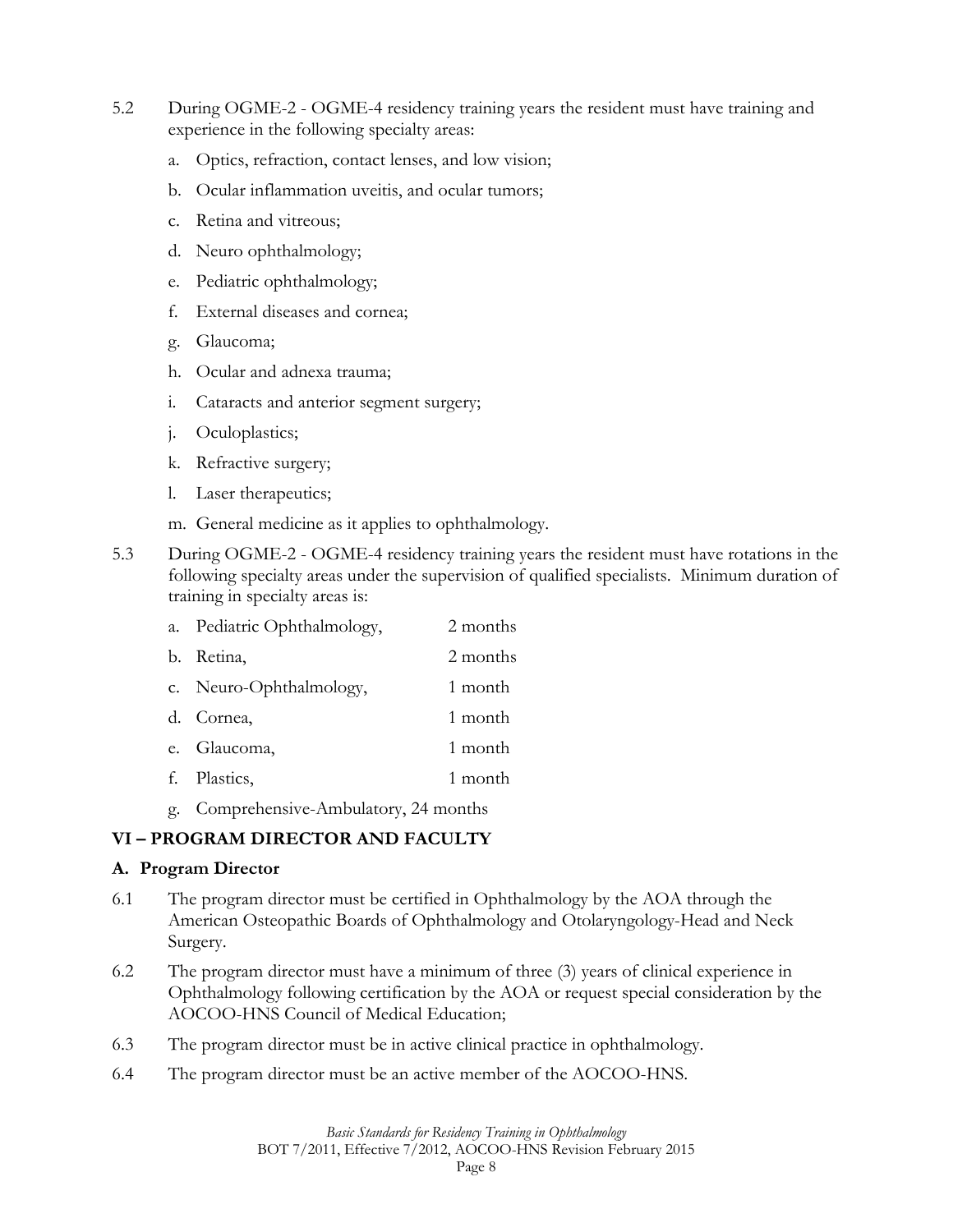- 6.5 The program director's authority in directing the residency training program must be defined in the program documents of the institution.
- 6.6 The program director must comply with procedures and requests of the Council on Medical Education.
- 6.7 The program director must have compensated dedicated time to administer the training program.
- 6.8 The program director must complete *SUBMIT* an annual report for each resident *TO THE AOCOO-HNS* and review it with the resident. Final *ANNUAL R*eports must be submitted within 30 days of training completion.
- 6.9 The program director must attend the annual AOCOO-HNS Program Director Workshop, held during the ACA, at a minimum of once every other year. In the intervening years, the program director must assign a designee who is actively involved in the training program, to attend the workshop in his or her place.
- 6.10 The program director must attend the annual AOCOO-HNS-sponsored Faculty Development Course as follows: the program director must attend two (2) out of three (3) programs and assign other faculty involved in the training program to attend one (1) out of five (5) annual faculty development programs.
- 6.11 The program director must notify the AOCOO-HNS of the resident's entry into the training program and the names of all residents in the program by submitting a resident list annually on a form furnished by AOCOO-HNS.
- 6.12 The program director must maintain an e-mail address and provide it to the AOCOO-HNS.
- 6.13 The program director must arrange for the residents to take the Ophthalmic Knowledge Assessment Program (OKAP) examination on an annual basis and to provide, each year, the test results to the AOCOO-HNS Council of Medical Education.
- 6.14 The program director must review the results of the annual Ophthalmic Knowledge Assessment Program (OKAP) examination with each resident by the end of the training year.

# *6.15 THE PROGRAM DIRECTOR HAS THE RESPONSIBILITY AND AUTHORITY TO PROMOTE A RESIDENT.*

## *6.16 THE PROGRAM DIRECTOR HAS THE RESPONSIBILITY TO DESIGNATE THE RESIDENT AS TRAINING COMPLETE.*

## **B. Faculty**

- *6.1 FACULTY MUST MAINTAIN CURRENT CERTIFICATION OR BE BOARD ELIGIBLE BY THE AOA OR APPROPRIATE ALLOPATHIC BOARD AGENCY.*
- 6.2 Faculty must make available non-clinical time to provide instruction to residents. Faculty must participate in the academic educational programs such as formal lectures, case conferences, journal clubs, book clubs, and board review.

### **VII – RESIDENT REQUIREMENTS**

7.1 The residents must be members of the AOCOO-HNS.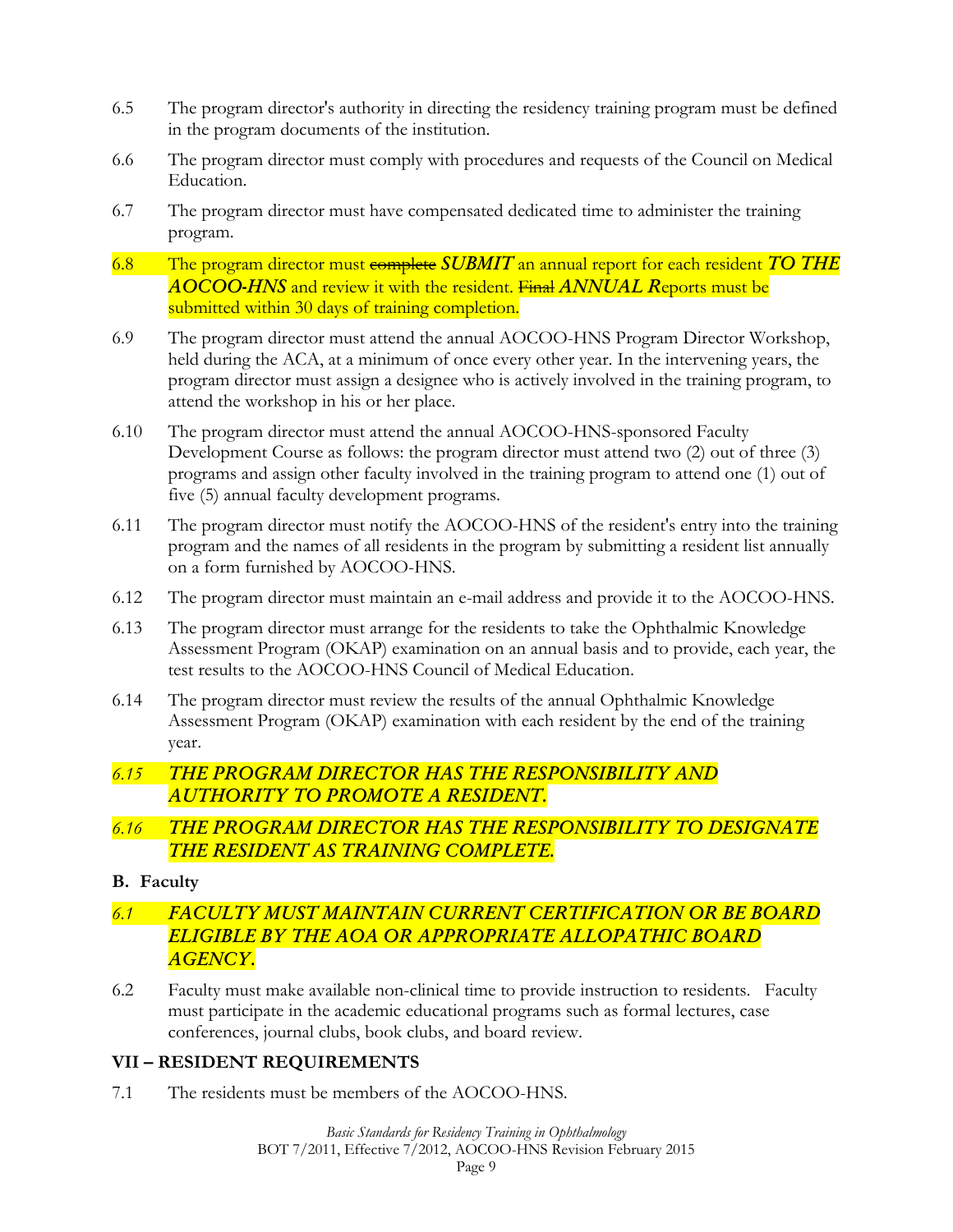- *7.2 THE RESIDENT MUST MAINTAIN AND ACCURATELY COMPLETE RECORDS OF THEIR EDUCATIONAL ACTIVITIES IN THE REQUIRED SURGICAL LOG FORMAT.*
- *7.3 SURGICAL LOGS MUST BE RECORDED FROM SURGERY PERFORMED AT THE BASE AND AFFILIATE SITES, AND MUST BE REVIEWED AND VERIFIED SEMI-ANNUALLY BY THE PROGRAM DIRECTOR.*
- *7.4 THE SURGICAL LOGS MUST DOCUMENT THE FULFILLMENT OF THE REQUIREMENTS OF THE PROGRAM, DESCRIBING THE SCOPE, VOLUME, AND VARIETY AND PROGRESSIVE RESPONSIBILITY OF THE RESIDENT.*
- 7.5 The residents must submit an annual resident report *THE YEAR-END ANNUAL SURGICAL LOG* to the AOCOO-HNS *PROGRAM DIRECTOR* within thirty (30) days of completion of each training year.
- 7.6 *THE CURRICULUM MUST ADVANCE RESIDENTS' KNOWLEDGE OF THE BASIC PRINCIPLES OF RESEARCH THROUGH SCHOLARLY ACTIVITY. SCHOLARLY ACTIVITY IS REQUIRED OF ALL RESIDENTS DURING THEIR TRAINING. SCHOLARLY ACTIVITY ENTAILS CONTRIBUTION TO KNOWLEDGE THAT IS AVAILABLE TO THE DISCIPLINE OF OPHTHALMOLOGY OR ITS SUBSPECIALTY AREAS. TO BE RECOGNIZED AS SCHOLARLY THE PROJECT MUST BE SHARED WITH PEERS AND SUBJECT TO PEER REVIEW. EACH RESIDENT IS REQUIRED TO OBTAIN 2 POINTS BY THE COMPLETION OF THEIR THIRD YEAR OF TRAINING. PROJECTS WITH THEIR POINT VALUES ARE TO BE APPROVED BY THE PROGRAM DIRECTOR IN ADVANCE OF COMPLETION AND SUBMITTED ON THE PROGRAM DIRECTOR'S ANNUAL REPORT (SEE APPENDIX II FOR PROJECT AND POINT RECOMMENDATIONS). THE SPONSORING INSTITUTION AND PROGRAM SHOULD ALLOCATE ADEQUATE EDUCATIONAL RESOURCES TO FACILITATE RESIDENT'S INVOLVEMENT IN SCHOLARLY ACTIVITY.*
- 7.7 The residents must attend a minimum of 70 percent of all meetings as directed by the program director.
- 7.8 The residents must participate in hospital committee meetings as directed by the program director.
- 7.9 The residents must participate each year in the annual Resident Ophthalmic Knowledge Assessment Program (OKAP) Examination.
- 7.10 The residents must maintain certification in advanced cardiac life support throughout the residency.
- 7.11 The residents must attend the AOCOO-HNS Annual Clinical Assembly or another AOCOO-HNS continuing education program once during the training program.
- 7.12 The resident must maintain a current e-mail address and provide it to the AOCOO-HNS upon entering the program.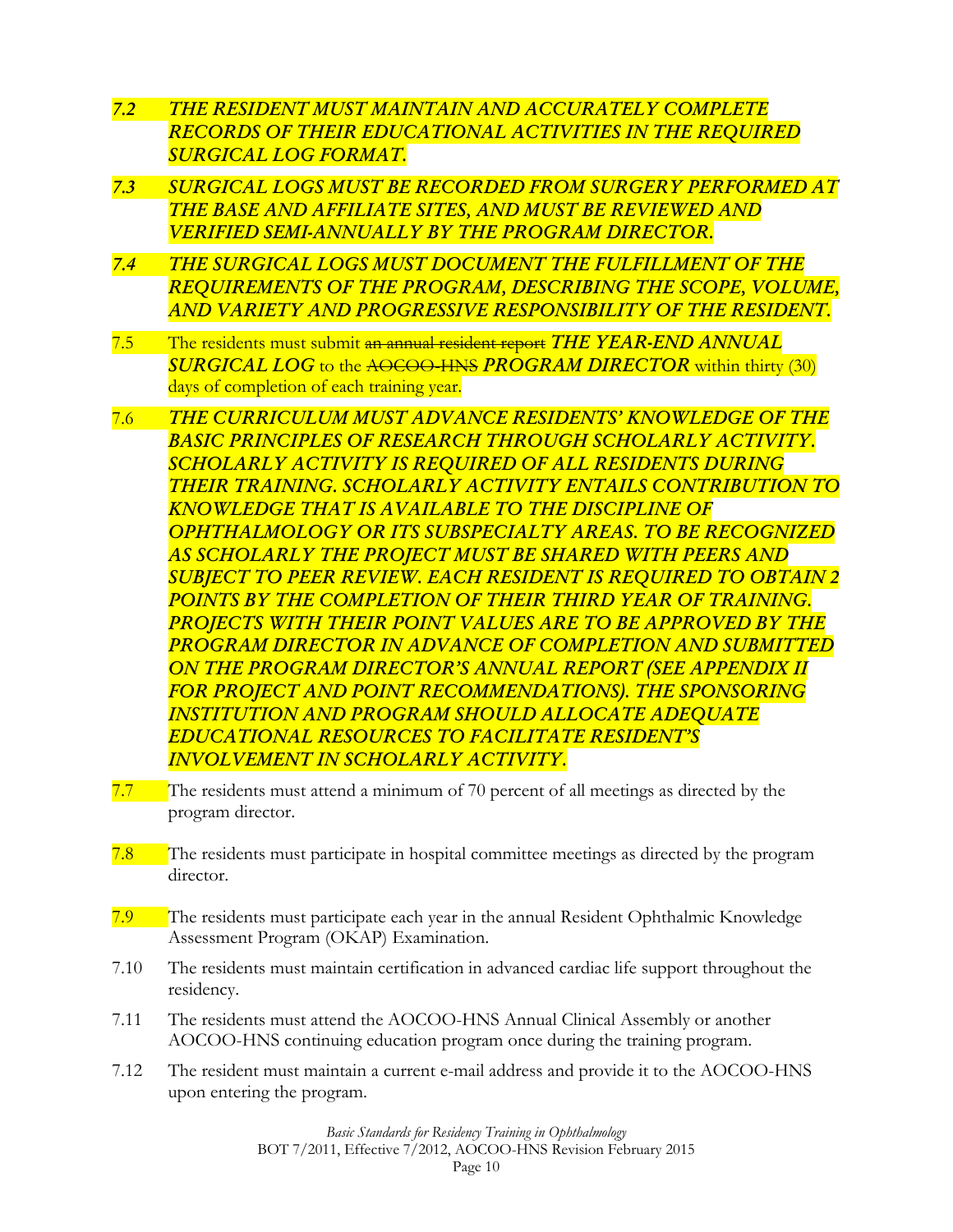7.13 The resident must complete a suitable home study course approved by the program director during the OGME-2 and OGME-3 training years. Documentation of the entire home study course is required by the end of the OGME-3 year of training. The residents must review the home study course in a group fashion, and to review it twice during the training program.

## **VIII – EVALUATION**

- 8.1 The faculty and residents must evaluate the program and curriculum annually to ensure that it is consistent with the current goals of the program and further address, at minimum: aggregate performance on the annual Resident Ophthalmic Knowledge Assessment Program (OKAP) Examination; pass rates on the AOBOO-HNS certification examination; resident retention rates in the program; percent of graduates completing the program in 36 months; placement of graduates and professional accomplishments of graduates.
- 8.2 All evaluations must be signed by the person completing the evaluation, the program director and the resident.
- 8.3 The program director or a designee must meet with the resident semiannually to review and document the resident's progress.
- 8.4 At the end of each training year, the program director, with faculty input, must determine whether each resident has the necessary qualifications to progress to the next training year or be considered training/program complete.
- 8.5 At the end of each training year, the program director, and resident must complete and send an Annual Report to the AOCOO-HNS within thirty (30) days of the completion of the training year. The Annual Report consists of: the resident segregated totals (Logs), the program directors report, the professional paper, the Home Study Course verification, and Ophthalmic Knowledge Assessment Program (OKAP) exam scores. Delinquent annual reports will not be reviewed until a delinquency fee is paid as determined by the AOCOO-HNS 's administrative policies.
- 8.6 The resident must prepare an annual professional paper during the OGME-2, and OGME-3 years of training that is either an original contribution or a case report. Original contributions must document original clinical or applied research. Case reports must document unusual clinical presentations with newly recognized or rarely reported features. The length of the annual professional paper shall be of publishable quality, at least 1500 words, double-spaced, and with references required for all material derived from the works of others. The annual paper shall be submitted to the AOCOO-HNS Council of Medical Education as part of the annual report.
- 8.7 In lieu of one (1) paper, the resident may submit one (1) of the following alternatives:
	- 1. Poster presentation at the AOCOO-HNS annual clinical assembly, which has been reviewed and approved by the program director. The poster must be submitted to the AOCOO-HNS Council of Medical Education with picture(s) of the poster and an outline of the contents.
	- 2. Provide documentation of satisfactory completion of a university level statistics course taken in the current or prior year. The statistics course must be approved by the AOCOO-HNS Council of Medical Education.
	- $-\Theta$ r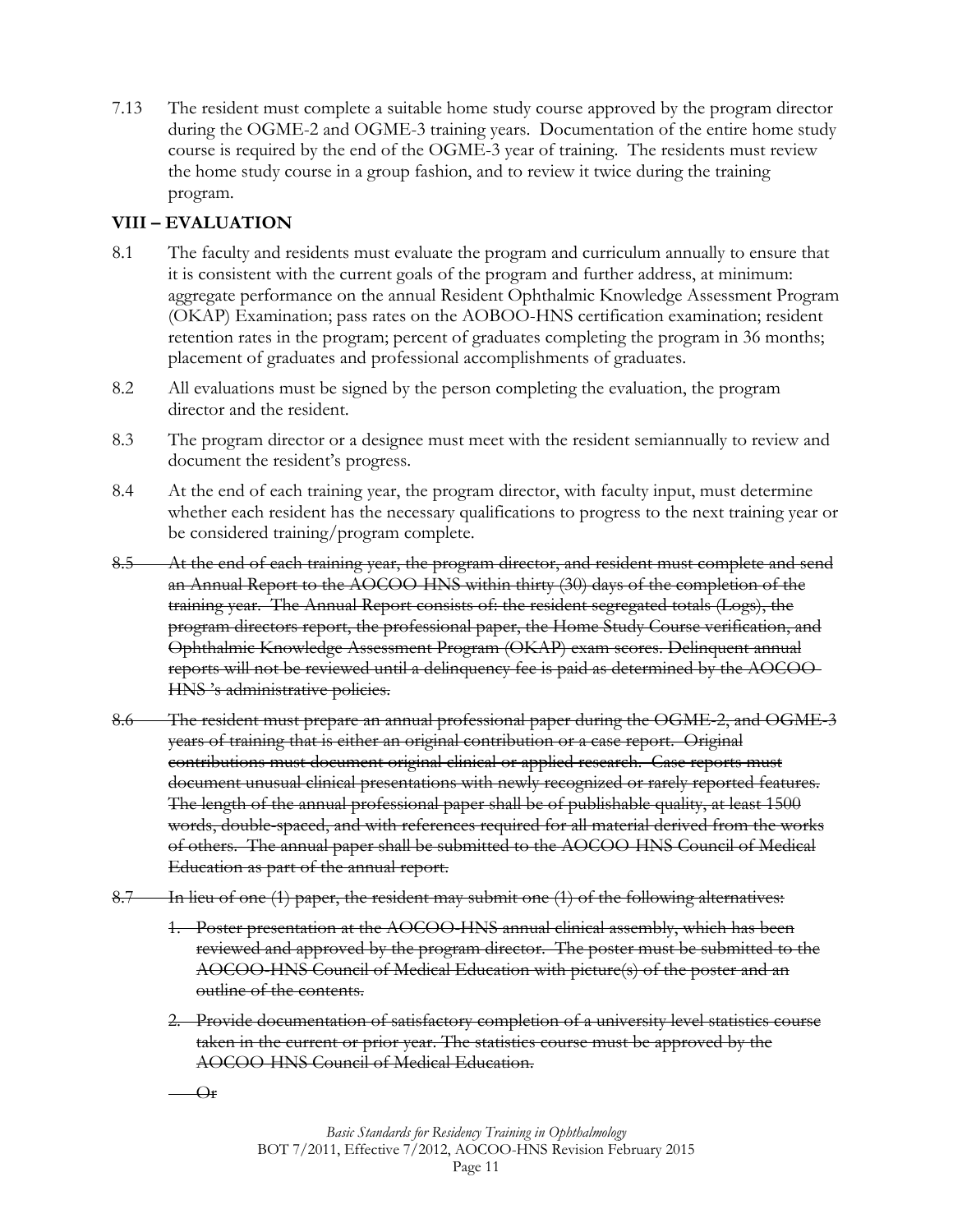In place of two annual papers, residents may do a substantive research project during the OGME 2-4 years of training. To participate in such research, the resident must submit an outline of the research project with the first year annual report, and the completed research project with the second year annual report. The completed research project must be submitted to the AOCOO-HNS Council of Medical Education in a publishable format. In all instances research projects must be approved and monitored by the program director.

Institutional Review Board (IRB) or Ethics Committee approval for any research involving human or animal subjects must be obtained prior to the institution of research. Additionally, all research must meet all local, state and federal regulations.

- 8.5 Residents' identities in faculty evaluations must remain confidential.
- 8.6 Program Directors and Faculty performance must be reviewed on an annual basis.
- 8.7 Information provided by residents must be included as part of the assessment of faculty performance.
- 8.8 The program must have a remediation policy for residents who are performing at an unsatisfactory level.
- 8.9 All newly approved residency training programs will be given a maximum of thirty six (36) months continuing approval following the first inspection which occurs twelve (12) months after the first resident begins the program.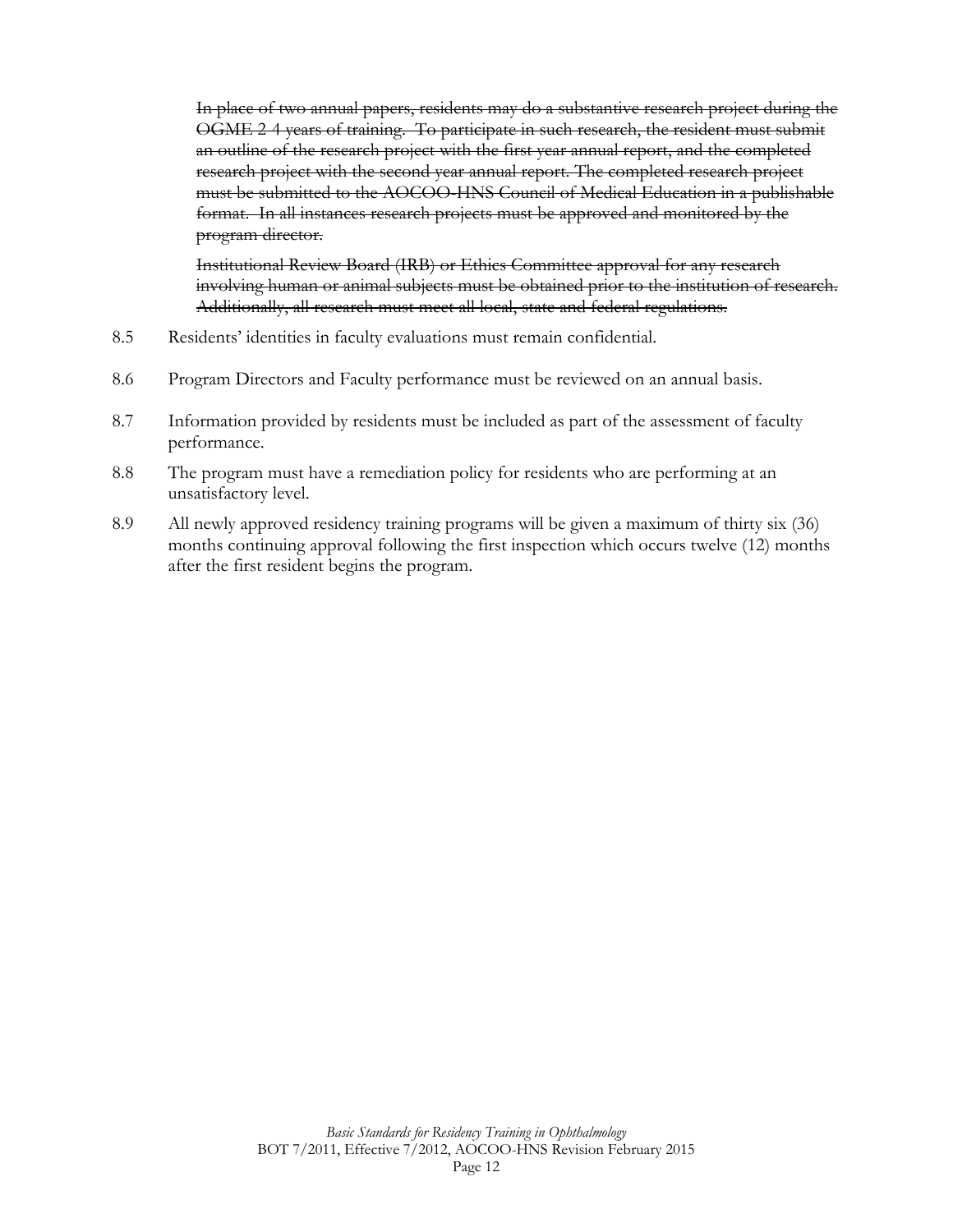## *APPENDIX ONE: ACCREDITATION*

*THE COUNCIL OF MEDICAL EDUCATION (C.O.M.E.) OF THE AMERICAN OSTEOPATHIC COLLEGES OF OPHTHALMOLOGY AND OTOLARYNGOLOGY-HEAD AND NECK SURGERY (AOCOO-HNS) IS THE BODY WHICH RECOMMENDS ITS RESIDENCY PROGRAMS FOR ACCREDITATION TO THE AMERICAN OSTEOPATHIC ASSOCIATION (AOA). THE C.O.M.E. HAS THE RESPONSIBILITY OF MAINTAINING THE STANDARDS OF TRAINING BY WHICH ALL OPHTHALMOLOGY RESIDENCY TRAINING PROGRAMS CAN BE MEASURED. ACCREDITED INSTITUTIONS AND PROGRAMS AGREE TO, AND MUST MEET OR EXCEED THE STANDARDS SET FORTH IN THE AOA BASIC DOCUMENTS AND THE AOCOO-HNS OPHTHALMOLOGY BASIC STANDARDS FOR POSTDOCTORAL TRAINING THROUGHOUT THEIR ENTIRE PERIOD OF ACCREDITATION.* 

*THE RESIDENCY PROGRAM DIRECTOR IS THE CENTRAL FIGURE IN THE ACCREDITATION PROCESS. A PROGRAM DIRECTOR MUST COMMIT TO COMPLIANCE WITH THE BASIC STANDARDS FOR RESIDENCY TRAINING IN OPHTHALMOLOGY. HE/SHE IS RESPONSIBLE FOR AMASSING AND SUBMITTING THE REQUIRED DATA TO THE C.O. M.E. THE ACCURACY AND VERACITY OF THIS INFORMATION IS CRITICAL TO THE ACCREDITATION PROCESS. THE C.O.M.E. RETAINS THE AUTHORITY TO RECOMMEND TO THE AOA ACCEPTANCE OR DENIAL OF ACCREDITATION, CALL FOR A FOCUSED SITE VISIT, OR PLACE A PROGRAM ON PROBATION IF THE STANDARDS ARE NOT BEING MET.* 

*RESIDENCY TRAINING PROGRAMS DEMONSTRATE COMPLIANCE WITH THE BASIC STANDARDS AND ON-GOING QUALITY IMPROVEMENT THROUGH THE FOLLOWING:* 

- *1. SELF-STUDY EVALUATION OF THE PROGRAM USING APPROPRIATE CROSSWALK, AND CONDUCTED BY FACULTY, RESIDENTS, AND SPONSORING INSTITUTION AND OPTI.*
- *2. DELINEATION OF FINDINGS AND RECOMMENDATIONS FROM THIS SELF-STUDY FOR SELF-IMPROVEMENT.*
- *3. SUBMISSION TO THE C.O.M.E. REPORTS OF ON-SITE EVALUATIONS, MID-CYCLE REVIEWS, ANNUAL REPORTS AND ANY OTHER REQUESTED INFORMATION IN A TIMELY MANNER AND MEETING ALL PUBLISHED DEADLINES.*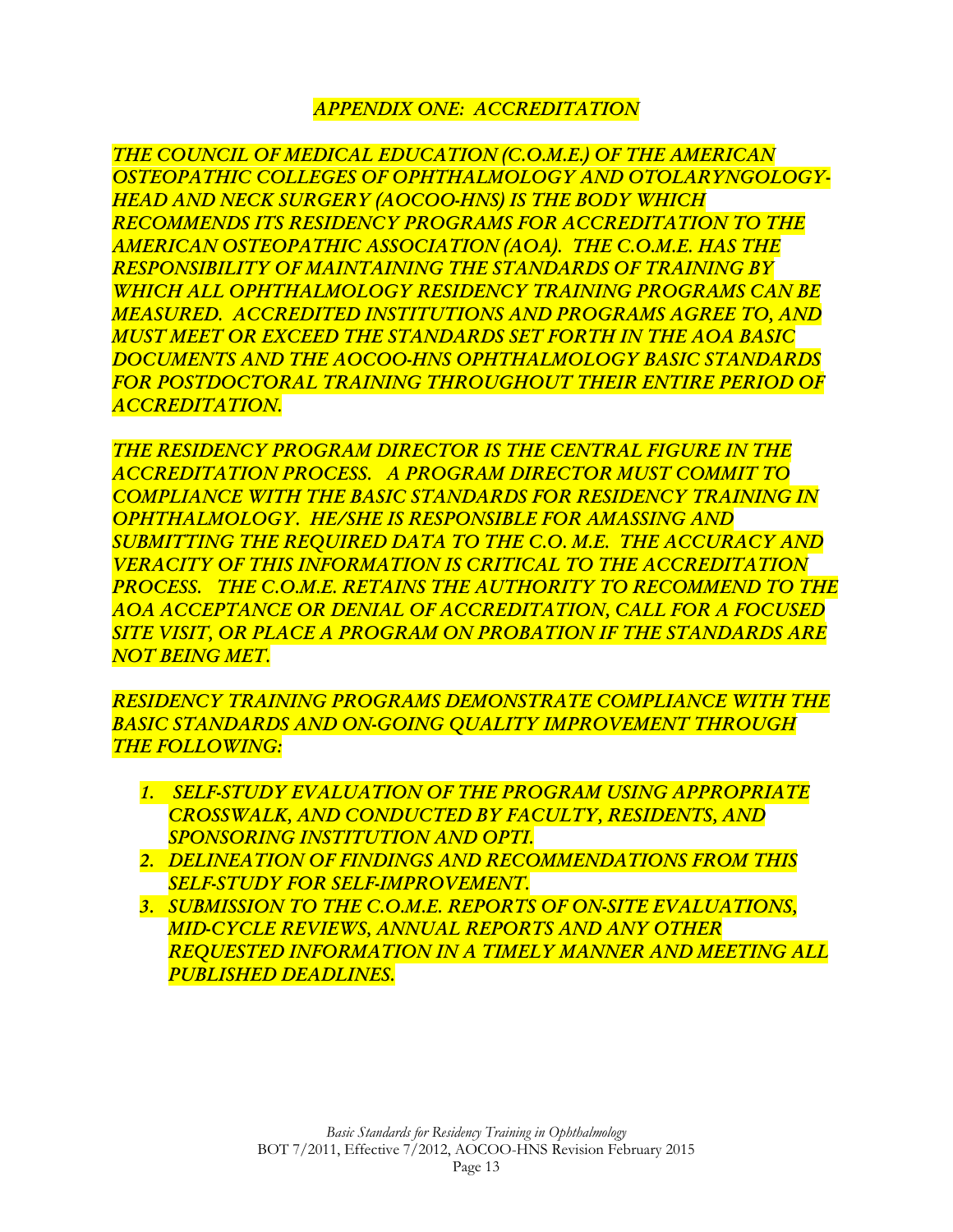### *APPENDIX TWO: SCHOLARLY ACTIVITY POINT RECOMMENDATIONS*

- *2 POINTS FOR A PUBLISHED ARTICLE IN A PEER REVIEW JOURNAL*
- *2 POINTS FOR AN UNPUBLISHED ARTICLE REQUIRING IRB APPROVAL*
- *2 POINTS FOR PRESENTING A WORKSHOP AT A NATIONAL MEETING*
- *1 POINT FOR PRESENTING A LECTURE AT A NATIONAL MEETING*
- *1 POINT FOR PRESENTING A POSTER AT A NATIONAL MEETING*
- *1 POINT FOR A NON-PUBLISHED PAPER CONFORMING TO THE PAPER REQUIREMENTS*
- *1 POINT FOR COMPLETION OF A COURSE IN STATISTICS, WRITING SKILLS, EDITORIAL COURSES OR RESEARCH SKILLS COURSE*